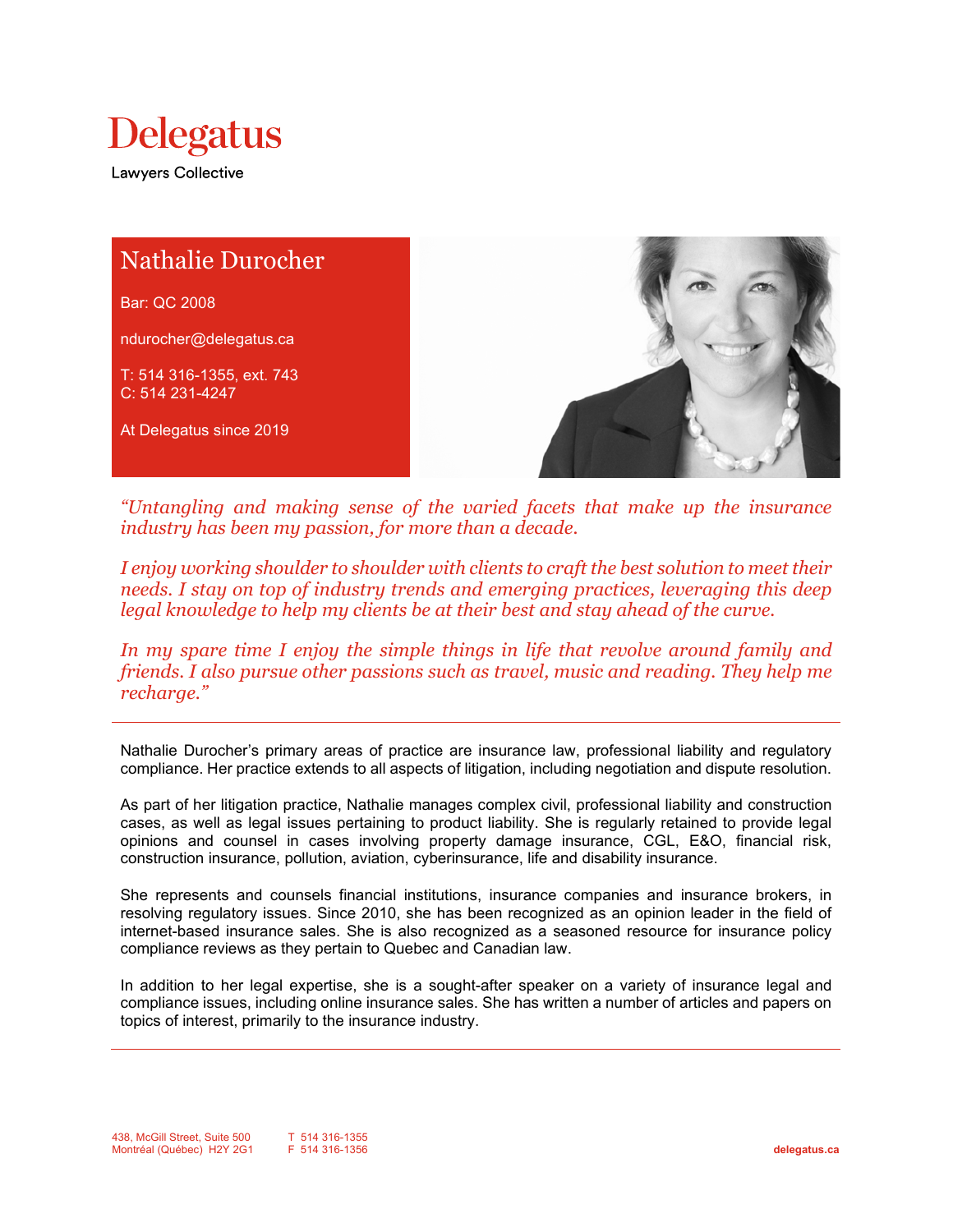## Areas of practice

- Insurance law
- Business law
- Litigation and conflict resolution
- Compliance
- Confidentiality, privacy and cybersecurity
- Information technology
- Commercial law
- Regulatory affairs and administrative law

#### In-house experience

Management and monitoring of major claims and litigation. Opinions on insurance coverage. Insurance risk management of major projects and corporate insurance portfolios. Revision and drafting of contracts and internal procedures. Revision of media content; privacy policy; Internet platforms; and reinsurance.

## Experience in private practice

Before joining Delegatus, Nathalie was a partner in a large national law firm. She also practiced for several years with the litigation and financial services groups in national and international firms. Her list of clients includes Canadian and foreign insurers, brokers, MGAs and TPAs, manufacturers, and financial institutions. In addition, she represents professionals, fintechs, insurtechs, distributors, municipalities, and construction contractors.

### Important mandates

- Monitoring of major litigation cases.
- Defense counsel for insurers and insureds in civil liability, manufacturer's liability, fraud, airplane accidents, major fire, floods, and class actions cases.
- Insurance litigation relating to the professional civil liability of insurance brokers, real estate brokers, land surveyors and other construction professionals.
- Subrogation action in major fire cases.
- Defense counsel for an insurer in machinery breakdown claim.
- Defense counsel for cities and municipalities in connection with claims for bodily injury and fire services department.
- Opinions on damage insurance, professional liability, pollution, and life and disability insurance coverage.
- Representation of professional liability insurance funds in connection with litigation involving lawyers', engineers' and accountants' services.
- Opinions on e-commerce in insurance products and financial services.
- Opinions on the legality and compliance of insurance and financial services distribution networks.
- Translation and revision of insurance policies and endorsements.
- Registration of insurance and digital firms, MGAs, and licensing of firms with regulatory authorities across Canada.
- Transactions for the purchase and sale of insurance firms and MGAs.